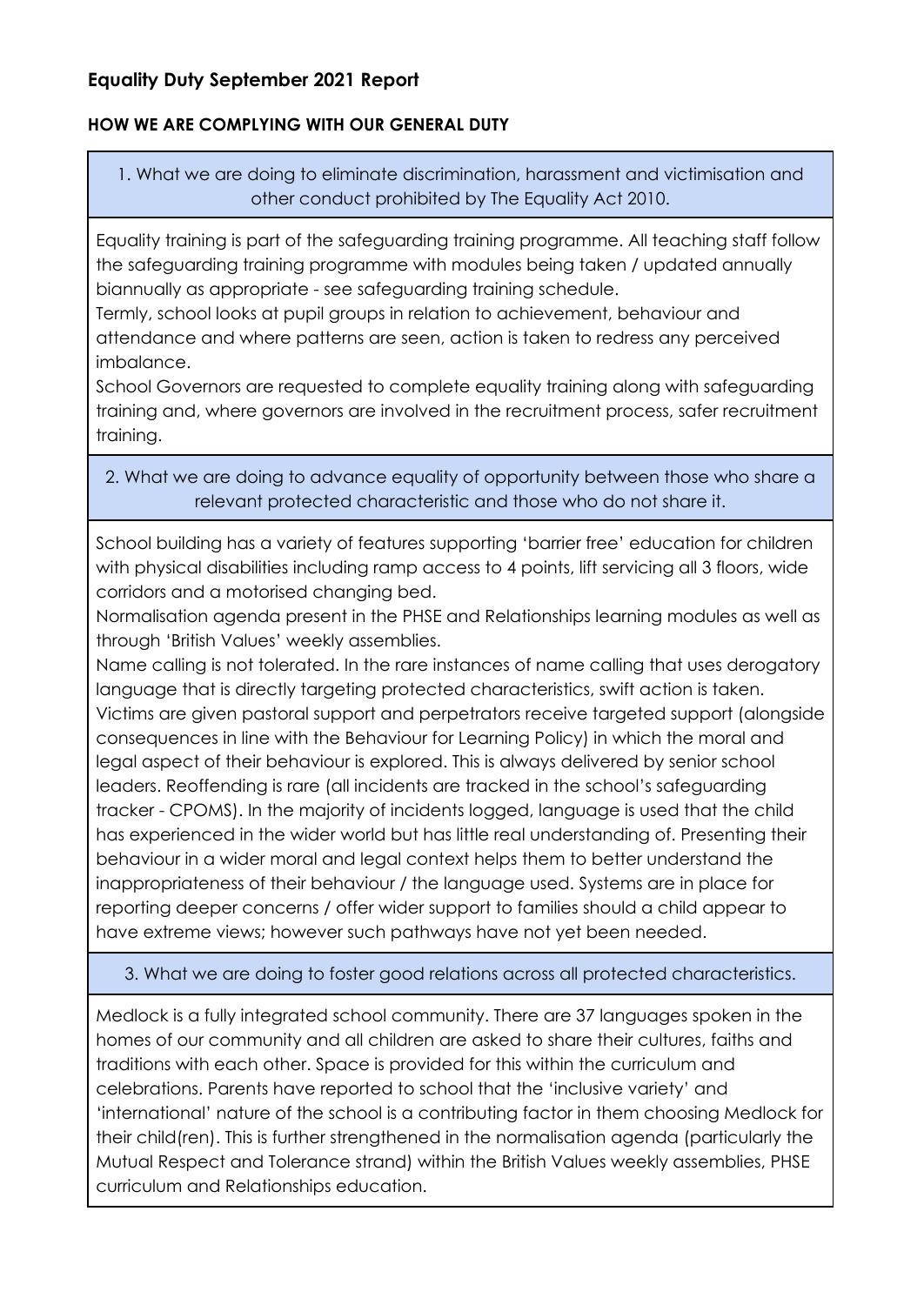## **Objective 1 - Further Strength Diversity Across Staff Body**

- Encourage candidates from the community of South Manchester (where qualifications, person specification and job description parameters are met). Find local advertising platforms appropriate to the role as well as the established citywide and national platforms.
- Continue to monitor all information on candidates to ensure a fair representation of the community of South Manchester is given an opportunity during recruitment - dependent on candidate engagement / candidates applying.
- Ensure all interview panels are inclusive and representative of the school's community.

#### **Objective 2 - Normalisation Agenda.**

- Across the curriculum, assemblies and class discussions, inspirational figures studied and discussed represent a wide cross section of society ensuring pupils are presented with the achievements of people who have protected characteristics.
- Reading Lead to ensure fiction and non-fiction texts available (in the AR library, guided reading texts and those books used to support curriculum delivery have wide representation so pupils can read about inspirational figures / characters and heroes that are just like themselves.

## **Objective 3 - Reflect on adaptations that could be made to the building to support inclusion based on pupil body**

- Annual review looking at barriers presented by the building.
- As part of transition, teachers continue to discuss adaptations already in place for pupils to effectively engage in their new environments, adaptations that will be needed considering new spaces and recommend developments / next steps based on achievements / new barriers.
- As part of EHCP annual review, explicitly look at barriers presented by the building and the layout of school / classroom's to individual children.
- SENDco to look at adaptations needed when pupils join the school liaison with school office, parents and previous setting

| <b>Equality Objective</b><br>And<br>Protected group this<br>will affect or influence | How this<br>objective will be<br>met                                                     | Timeframe                              | Who has<br>responsibility                                   | Progress to<br>date |
|--------------------------------------------------------------------------------------|------------------------------------------------------------------------------------------|----------------------------------------|-------------------------------------------------------------|---------------------|
| 1. Further Strength Diversity<br><b>Across Staff Body</b>                            | Clear briefing for all<br>members of each<br>recruitment panel prior<br>to each round of | Across all<br>recruitment<br>processes | Headteacher.<br>Deputy<br>Headteacher and<br>Governing Body |                     |

#### **EQUALITY ACTION PLAN - HOW OUR EQUALITY OBJECTIVES WILL BE MET**